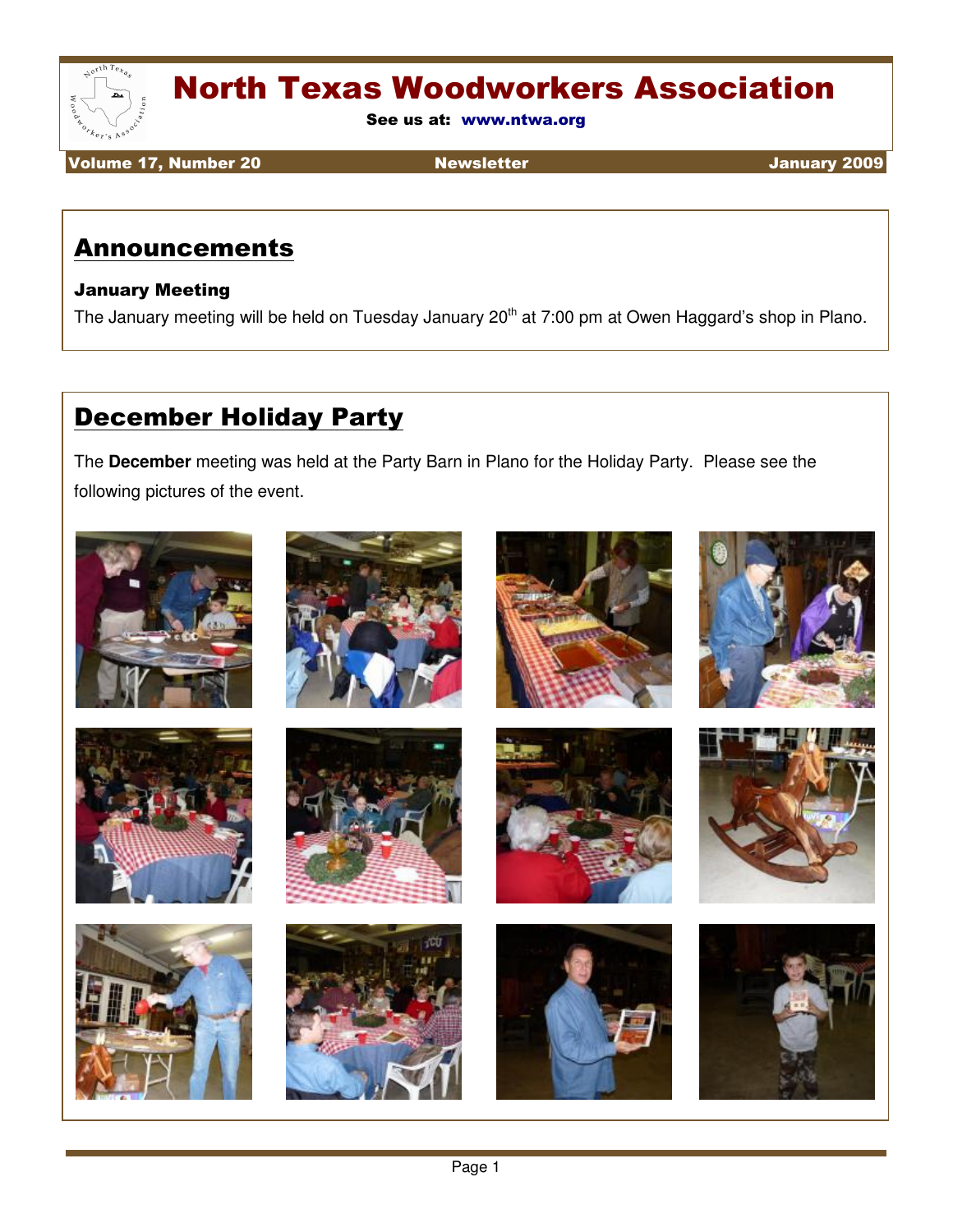

See us at: www.ntwa.org

Volume 17, Number 20 Newsletter And The University 2009

### December Holiday Party continued



#### Program

**The program for the January meeting will be given by Dale Osborne on Hand Plane Tune-up.**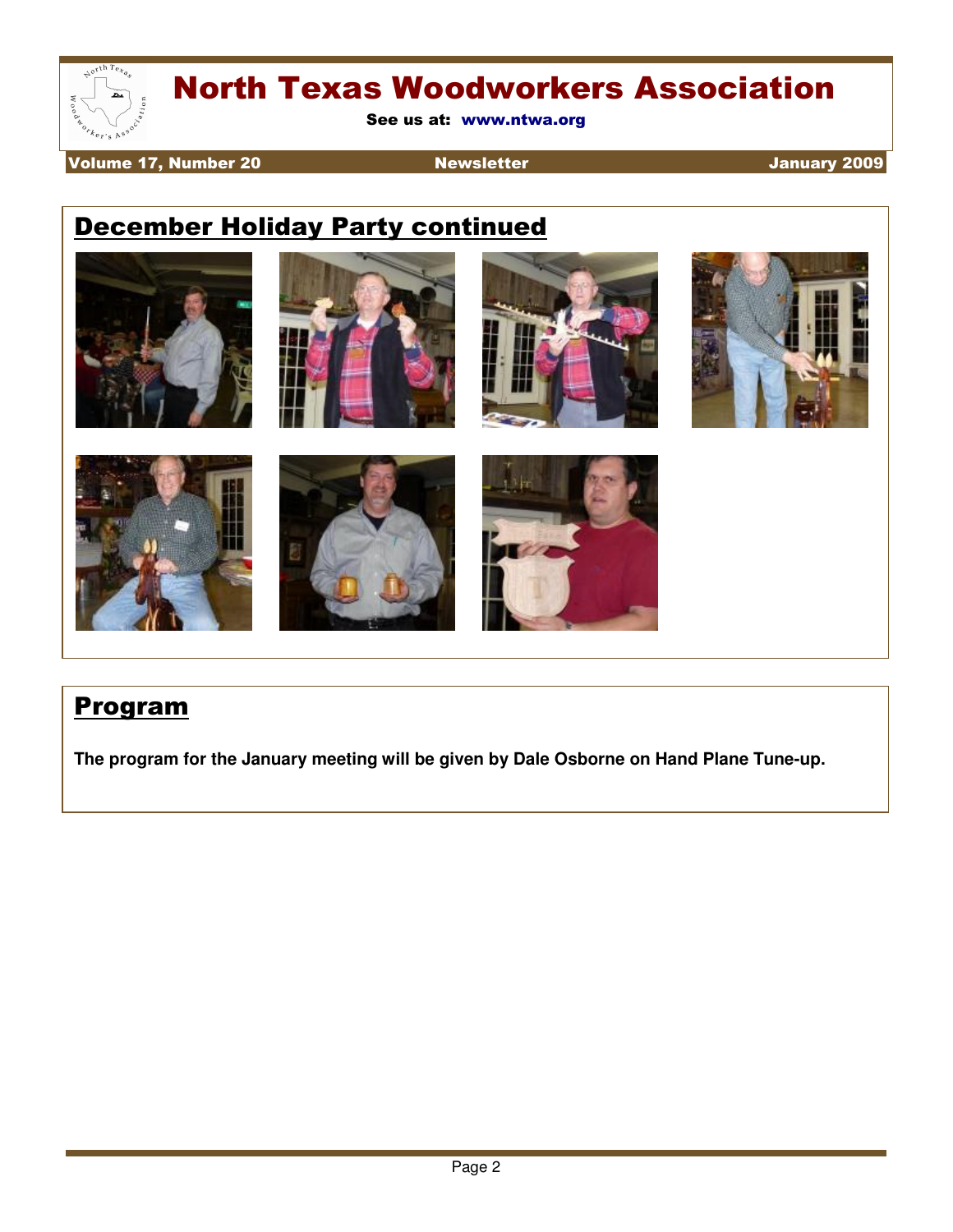

See us at: www.ntwa.org

Volume 17, Number 20 Newsletter  $\blacksquare$  Newsletter  $\blacksquare$ 

| <b>North Texas Woodworkers Association</b> |                      |                   |              |                         |  |
|--------------------------------------------|----------------------|-------------------|--------------|-------------------------|--|
| PO. Box 831567, Richardson, TX 75083-1587  |                      |                   |              |                         |  |
| <b>Current Officers and Directors</b>      |                      |                   |              |                         |  |
| <b>Office</b>                              | <b>Name</b>          | <b>Home Phone</b> | Work         | E-Mail                  |  |
| President                                  | <b>Steve Jenkins</b> | 469-742-9694      |              | steve.jenkins@ntwa.org  |  |
| Vice President                             | Kirk Darroch         | 972-335-0716      |              | kirk.darroch@ntwa.org   |  |
| Treasurer                                  | Wendell Brough       | 972-317-6674      |              | wendell.brough@ntwa.org |  |
| Sect/Newsletter                            | Sandi Burnett        | 972-523-4507      |              | sandi.burnett@ntwa.org  |  |
| Programs                                   | Munawar Soomro       | 469-366-5317      |              | munawar.soomro@ntwa.org |  |
| <b>Shows</b>                               | G.T. Robinson        | 972-243-7990      |              | gt.robinson@ntwa.org    |  |
| Library                                    | <b>Bob Moore</b>     | 214-995-2789      |              | bob.moore@ntwa.org      |  |
| Library (video)                            | Kirk Darroch         | 972-335-0716      |              | kirk.darroch@ntwa.org   |  |
| Archivist                                  | Dale Osborne         | 214-692-7642      |              | dale.osborne@ntwa.org   |  |
| Membership                                 | Dick Koch            | 972-250-1318      |              | dick.koch@ntwa.org      |  |
| Webmaster                                  | Mark Simon           | 972-429-4811      | 972-808-2943 | msimon@ntwa.org         |  |
| Raffle                                     | <b>Steve Yauch</b>   |                   |              | steve.yauch@ntwa.org    |  |
| Photographer                               | Pete Yavner          |                   |              | pete.yavner@ntwa.org    |  |

The board serves from April through March of the following year. Bylaws are available upon request. The board meets the first Tuesday of each month at 6:00p.m. at La Madeleine restaurant at Park and Preston, in Plano.

### January Meeting: Tuesday January 20<sup>th</sup> at 7:00 PM at Owen Haggard's shop in Plano.



**Communication Pkway Directions:** In Plano, going north on the toll road, exit (north) on Parker or Windhaven. Turn left on Windhaven and make an immediate right onto Communication Parkway. Owen's drive is the first one on the right.